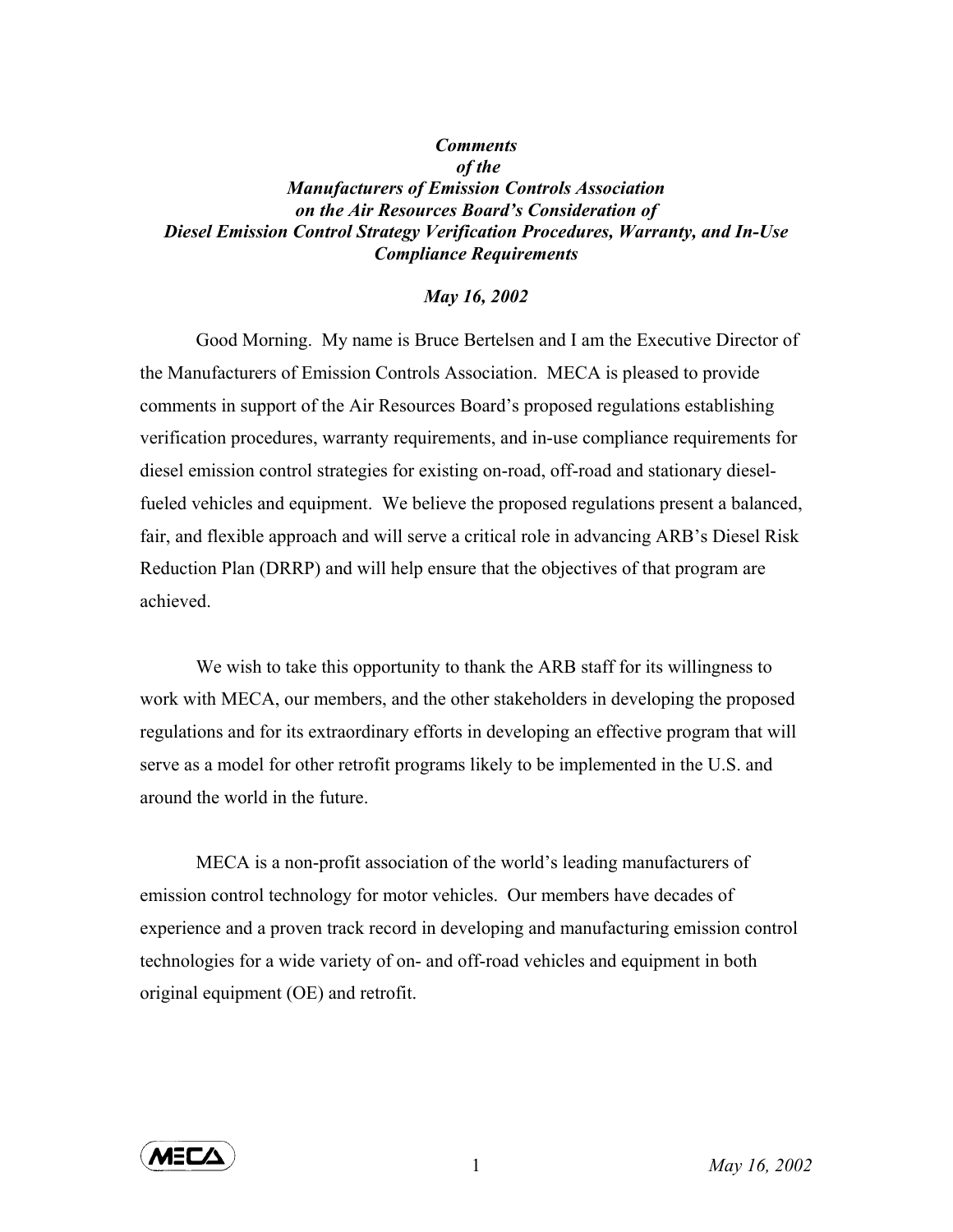ARB's DRRP has served to stimulate significant efforts on the part of our members and others in the development, optimization, manufacture, and commercial application of diesel retrofit emission control technology.

The end result of these efforts will be a growing number of technology options for a growing number of retrofit applications. These technologies will help ARB meet the objectives of the DRRP.

## **Discussion**

An effective diesel emission control verification and in-use compliance program must address two critical elements. First, the program must ensure that the technology verification procedures and in-use performance are sufficiently rigorous to ensure that the technologies and strategies approved by ARB meet the emission control performance levels not only initially, but in-use as well. Second, the procedures should not be overly burdensome such that manufacturers with effective technology that could provide significant PM reductions are dissuaded from attempting to verify their technologies in California.

 We believe the application process, the emission testing requirements, the durability testing requirements, the field demonstration requirements, the warranty requirements, and other provisions in the proposed regulations have effectively addressed both of these important considerations.

We strongly support the proposal to create multiple verification classifications for both PM and NOx reduction strategies. This innovative approach will help to stimulate efforts to develop, optimize and verify the most effective strategies feasible for the full range of on-road, off-road, and stationary diesel vehicles and equipment.

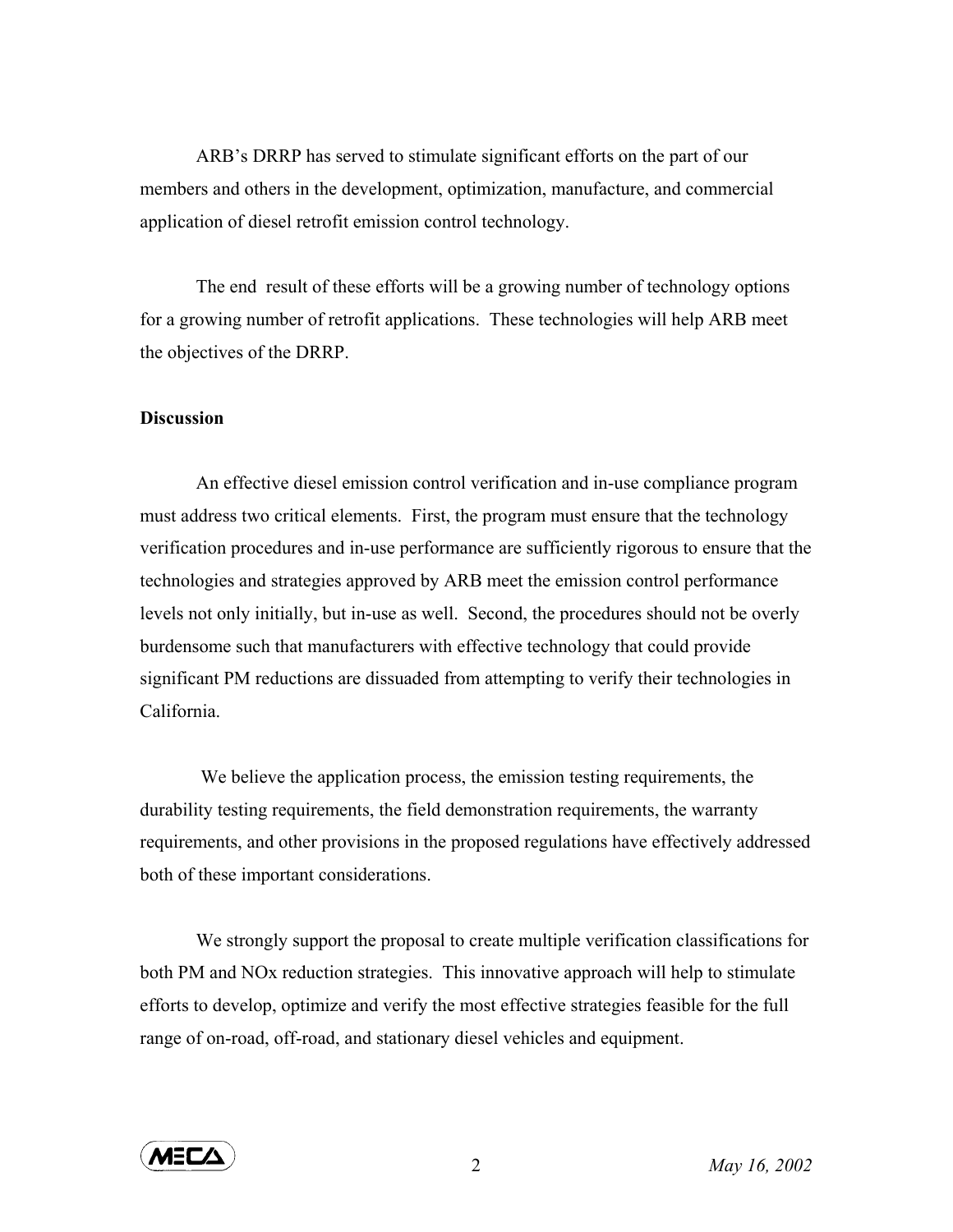MECA also supports ARB's willingness to consider accepting test data generated under the U.S. EPA's voluntary retrofit program. Allowing data generated by manufacturers seeking to verify technologies and strategies under both the ARB and EPA programs will substantially reduce the overall costs and time that otherwise would be needed to generate two sets of data – one for ARB and one for the U.S. EPA. The time and resources saved can be devoted to generating test data to support verifying a greater number of technologies and/or a broader range of engine applications on which these technologies can be utilized.

We also support ARB's intent to allow verification of technologies using test data generated on alternative test procedures where the ARB has determined this is appropriate. Permitting the use of alternative test procedures to generate data will provide manufacturers greater flexibility in verifying retrofit emission control technologies and as a consequence, result in the broadest range of cost-effective retrofit emission control technologies being available to reduce emissions from in-use diesel engines in California.

The verification procedures require additional testing where an engine is equipped with an auxiliary emission control device (AECD) in order to determine the impact of the retrofit device on the emission performance of an engine equipped with an AECD. Some retrofit NOx emission control technologies operate completely independent of the operation of an engine that may be equipped with an AECD and will not impact the engine out emissions. We look forward to working with ARB to define criteria under which the requirement for additional NO<sub>x</sub> emission testing for engines incorporating AECDs could be waived by Executive Order in those cases where the NOx retrofit device operates completely independent of an engine that may be equipped with an AECD.

In closing, we commend the Air Resources Board for its continuing efforts to provide the people of California with healthy air quality and for demonstrating true



3 *May 16, 2002*